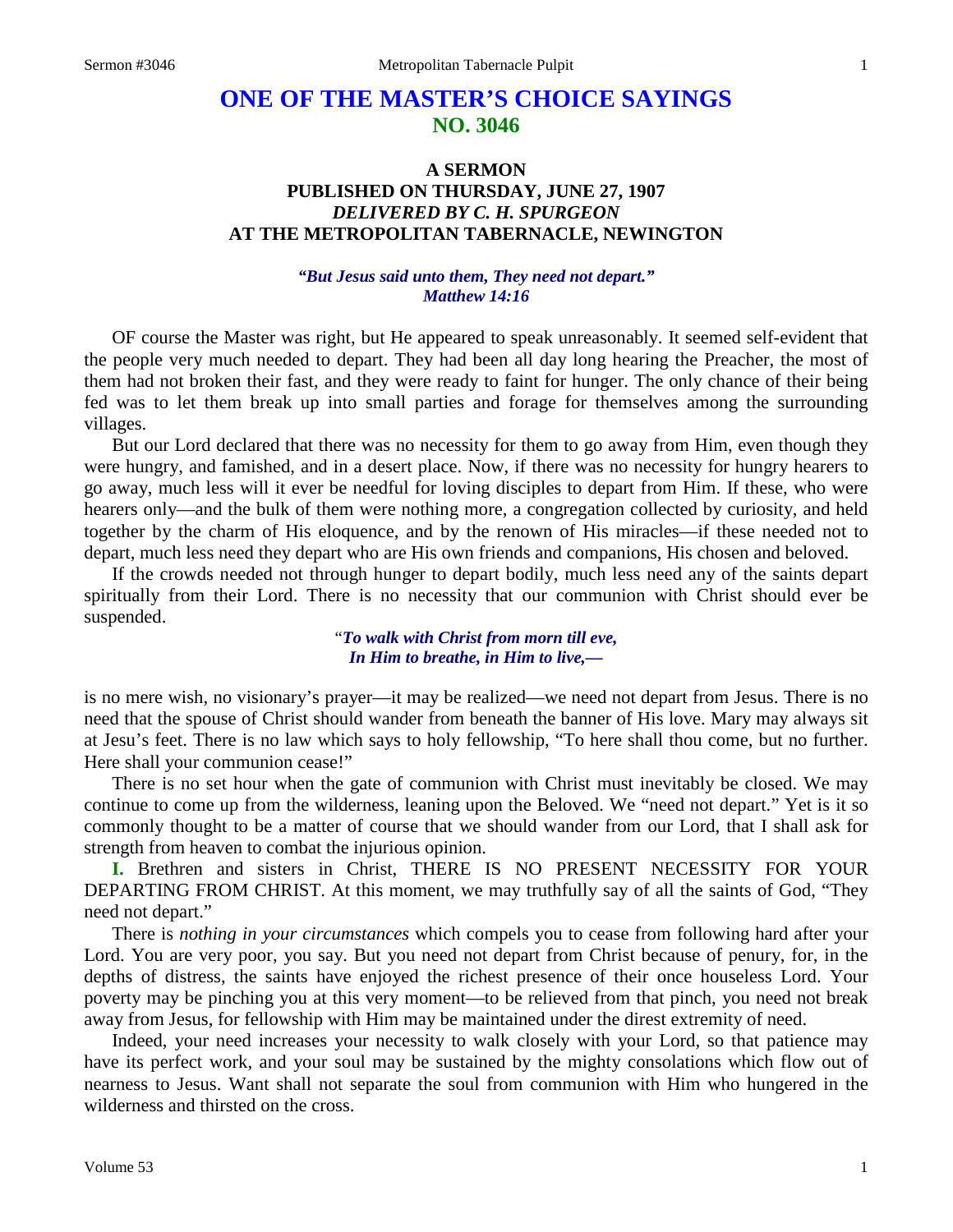You tell me that in order to relieve your necessities, you are compelled to exercise great care and anxiety. But all the cares which are useful and allowable are such as will allow of a continuance of fellowship with Christ. You may care as much as you ought to care—and I need not say how little that is—and yet you need not depart from Him who careth for you.

But you tell me that, in addition to deep thought, you have to expend much labor in order to provide things honest in the sight of all men. Yes, but you need not depart from Christ for that reason. The carpenter's Son is not ashamed of the sons of toil—He who wore the garment without seam does not despise the peasant's smock or the servant's apron.

Labor is no enemy to communion—idleness is a far more likely separator of the soul from Christ. Not to the idlers in Herod's court did Jesus reveal Himself, but to hard-working fishermen by the lake of Galilee. If Satan is never far away from the idle, it is pretty plain that it is no disadvantage to be busy. A toil amounting to slavery may weaken the body and prostrate the spirit, but even when heart and flesh fail, the heart may call the Lord its portion. There is no service beneath the sun so arduous that you need depart from Christ in it. But the rather, while the limbs are weary, the spirit should find its rest in drawing nearer to Him who can strengthen the weak and give rest to the laboring and heavy-laden.

Do you tell me that you are rich? Ah indeed how often has this made men depart from Christ!

#### *"Gold and the Gospel seldom do agree; Religion always sides with poverty."*

So said John Bunyan and his saying is true. Too often, the glitter of wealth has dazzled men's eyes so that they could not see the beauty of Christ Jesus.

But O, you few wealthy saints, you need not depart! The camel can go through the needle's eye for, "with God, all things are possible." Men have worn coronets on earth and inherited crowns in heaven. He who was the man after God's own heart swayed a scepter. To grow rich in substance does not make it inevitable that you should become poor in grace.

Do riches bring you many responsibilities and burdens—and are you so much occupied with them that your fellowship with the Lord grows slack? It should not be so. You need not depart from Him. You can bring those responsibilities and the wealth to Jesus, and communion with Him will prevent the gold from cankering, and the responsibility from involving you in sin.

Very often the servant of God, who ministers to the church of Christ, finds so much to do in watching over the souls of others—and in caring for the various wants of the flock—that he is in danger of losing his own personal enjoyment of his Lord's presence. But it need not be so. We can make all our many works subservient to our personal communion with our Lord, and as the bee flies to many flowers and gathers honey from each one, so may we, out of many forms of service, extract a sweet conformity to Him who was ever about His Father's business.

We need not be "cumbered" either with much serving or with much suffering. Our surroundings are not to be our sovereigns, but our subjects. We are, in all these things, to be "more than conquerors through him that loved us."

Brethren, you need not depart *because of anything in Christ Jesus.* Those whom we love most would not desire us to be always with them and never out of their sight. A guest is very welcome, but the proverb says that after three days he is stale. A mother does not always want her child in her arms. Its face is the epitome of beauty, but at eventide she is glad that those dear blue eyes no longer shine upon her—she is happy to lay her treasure in its cradle basket.

We do not always wish for the company of those whom we compassionate—if they will condense their request and do their errands rapidly, we are best content. And Jesus Christ says to us, His poor dependents, His crying children, "Ye need not depart." When we are weeping, He will lay us in His bosom and give us rest. When we are famishing, He will entertain us at His royal table till we forget our misery.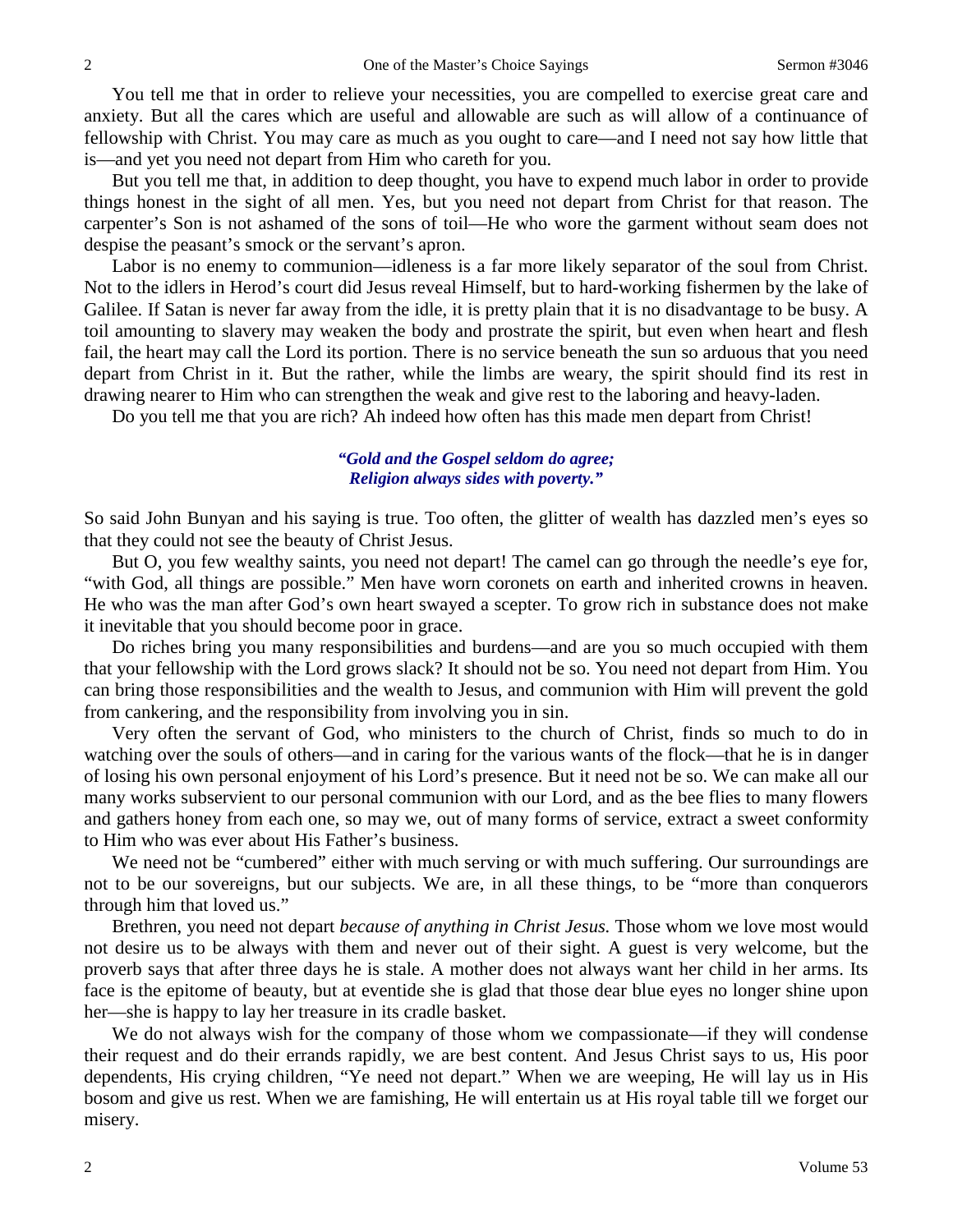He is "a friend that sticks closer than a brother" in this respect, for we need not, in this instance, heed the wise man's caution, "Go not into thy brother's house in the day of your calamity," for we may, at all times and seasons, resort to our elder brother. We may ask Him, "Where dwellest thou?" and when we receive His answer, we may go forth and dwell with Him, and make His house our home.

Do you not remember His words, "Abide *in* me"? Not merely "Abide with me," but "Abide *in* me." The closest contact with Christ may be maintained with the utmost constancy.

> **"***You need not depart, ye may tarry for aye, Unchanged is His heart, He invites you to stay; He does not despise nor grow weary of* **you,** *You're fair in His eyes and most comely to view; Then wish not to roam, but abide with your Lord; Since He is your home, go no longer abroad; Lie down on His breast in unbroken repose, For there you may rest, though surrounded with foes."*

**II.** Secondly, NO FUTURE NECESSITY WILL EVER ARISE TO COMPEL YOU TO DEPART FROM JESUS. It will always be true, "Ye need not depart."

You do not know what *your wants* will be, yet though you are no prophet, your words will be true if you affirm that no want shall ever necessarily divide you from Jesus, because your wants will rather bind you to Him. "It pleased the Father that in him should all fullness dwell." "And of his fullness have we all received, and grace for grace."

We will draw nearer to Him, in time of need, to obtain the grace we want. We shall never be forced to go elsewhere to find supplies for our spiritual wants. There stands another trader over the way, who fain would have you deal with him—"his infallible Holiness," as he styles himself—but ah! if you want infallibility, you need not wander from Him who is "the Truth." And if you desire holiness, you need not withdraw from Him who was the "holy child Jesus."

To gain all that the superstitious profess to find in Babylon, you need not depart from the Son of David, who reigns in Zion. They tell us that we must confess our sins to a priest—we will stay at home and lay bare our hearts to the great High Priest, who "sprang out of Judah," and who is "touched with the feeling of our infirmities."

They teach that we must receive absolution from one chosen from among men to forgive sins—we go at once to Him who was raised from the dead "that repentance and remission of sins should be preached in his name among all nations, beginning at Jerusalem."

They tell us that we should continue in morning and evening prayers—we do so, and offer our "matins" and our "vespers" where no bells call us except the bells upon our High Priest's garments. Our daily office may not be according to "the use of Sarum," but it is according to the use of those who "worship God in spirit and in truth."

They cry up their daily sacrifice of the Mass—but in Him who "offered one sacrifice for sins for ever," we find our All-in-all. His "flesh is meat indeed" and His "blood drink indeed." You "need not depart" to pope or priest, church or altar, for you may rest assured that there dwells in the man Christ Jesus, the Mediator of the new covenant, all that your spiritual wants shall need for their supply. And on no occasion—for any wants that can by any possibility arise—need you go down into Egypt for help, or trust yourself to Assyria or Babylon.

You will experience *great trials* as well as great wants. That young man, fresh from the country, has come to town to live in a godless family. And last night, he was laughed at when he knelt down to pray. My young friend, you need not forsake the faith, for other saints have endured more severe ordeals than yours and have still rejoiced in the Lord. Yours are only the trials of cruel mocking—*they* were stoned, and sawn asunder—yet neither persecution, nor nakedness, nor sword, divided them from the love of God in Christ Jesus their Lord.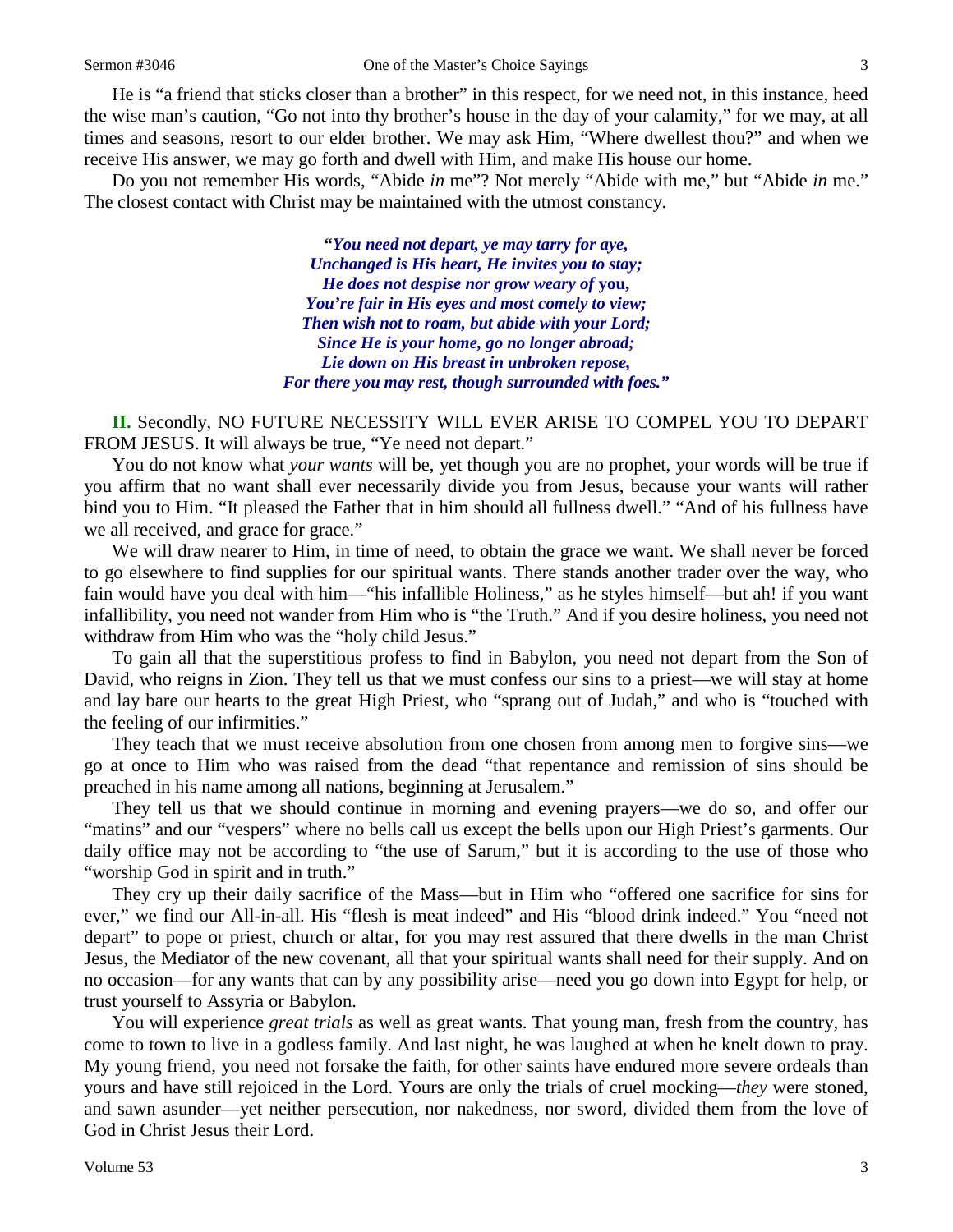Many also are those with whom God, in His providence, deals severely—all His waves and billows go over them, through much tribulation they enter the kingdom, and everything in the future forebodes multiplied adversities—but yet, "they need not depart" from Jesus their Friend.

If, like Paul, you should come to a place where two seas meet, if you should experience a double trouble, and if neither sun nor moon should give you cheer, yet you need not suspend, but may rather deepen your fellowship with the Man of Sorrows. Christ is with you in the tempest-tossed vessel and you, and those who sail with you, shall yet come to the desired haven.

Therefore be of good courage and let not your hearts be troubled. The Son of God will be with you in the seven-times-heated furnace. He has said, "When thou passest through the waters, I will be with thee; and through the rivers, they shall not overflow thee; when you walkest through the fire, thou shalt not be burned; neither shall the flame kindle upon thee." This proves to a demonstration that you "need not depart" from Christ in great trials.

You will also encounter *many difficulties* between here and heaven. Those who paint the road to glory in rose-colored have never trodden it. Many are the hills and dales between this Jericho and the city of the great King. Let who will be without trials—Christians will have their full share of them. But there shall come no difficulty, of any kind, between here and paradise, which shall necessitate the soul's going anywhere but to her gracious Lord for guidance, for consolation, for strength, or for aught besides. Little know we of the walls to be leaped or the troops to be overcome, but we know full well that we never need part from the Captain of our salvation or call in other helpers.

*Death* will probably befall us, but we "need not depart" from Jesus in the hour of our departure out of this world. On the contrary, when the death-dew lies cold on our brow we will sing,—

#### *"If ever I loved Thee, my Jesus, 'tis now;"—*

and we will say with the apostle Paul, "I am persuaded that neither death, nor life, nor angels, nor principalities, nor powers, nor things present, nor things to come, nor height, nor depth, nor any other creature, shall be able to separate us from the love of God, which is in Christ Jesus our Lord."

Straight on into eternity—and on, and on forever—that word "Depart" never need cross our path. As never in eternity will the great Judge pronounce the sentence, "Depart, ye cursed," upon His saints, so never in His providence, nor in the severest trial, will He render it necessary that the saints should in any sense depart from Him.

> "*Never, O time, in thy darkest hour Shall I need depart from Him, Though round me thy blackest tempests lower And both sun and moon grow dim. Faster and faster each grief shall bind My soul to her Lord above; And all the woes that assail my mind Shall drive me to rest in His love."*

There is no necessity, then, in the present, and there will be none in the future, for departing from communion with the Lord.

**III.** Thirdly, "they need not depart." that is to say, NO FORCE CAN COMPEL THE CHRISTIAN TO DEPART FROM JESUS.

*The world* can tempt us to depart, and alas! too successfully does it seduce with its fascinating blandishments. Its frowns alarm the cowardly and its smiles delude the unwary, but none need depart. If we have grace enough to play the man, Madam Bubble cannot lead us astray. "Surely in vain the net is spread in the sight of any bird." We need not be taken in the world's traps—there is One who can deliver us from the snare of the fowler. We are not ignorant of the devices of Satan and the temptations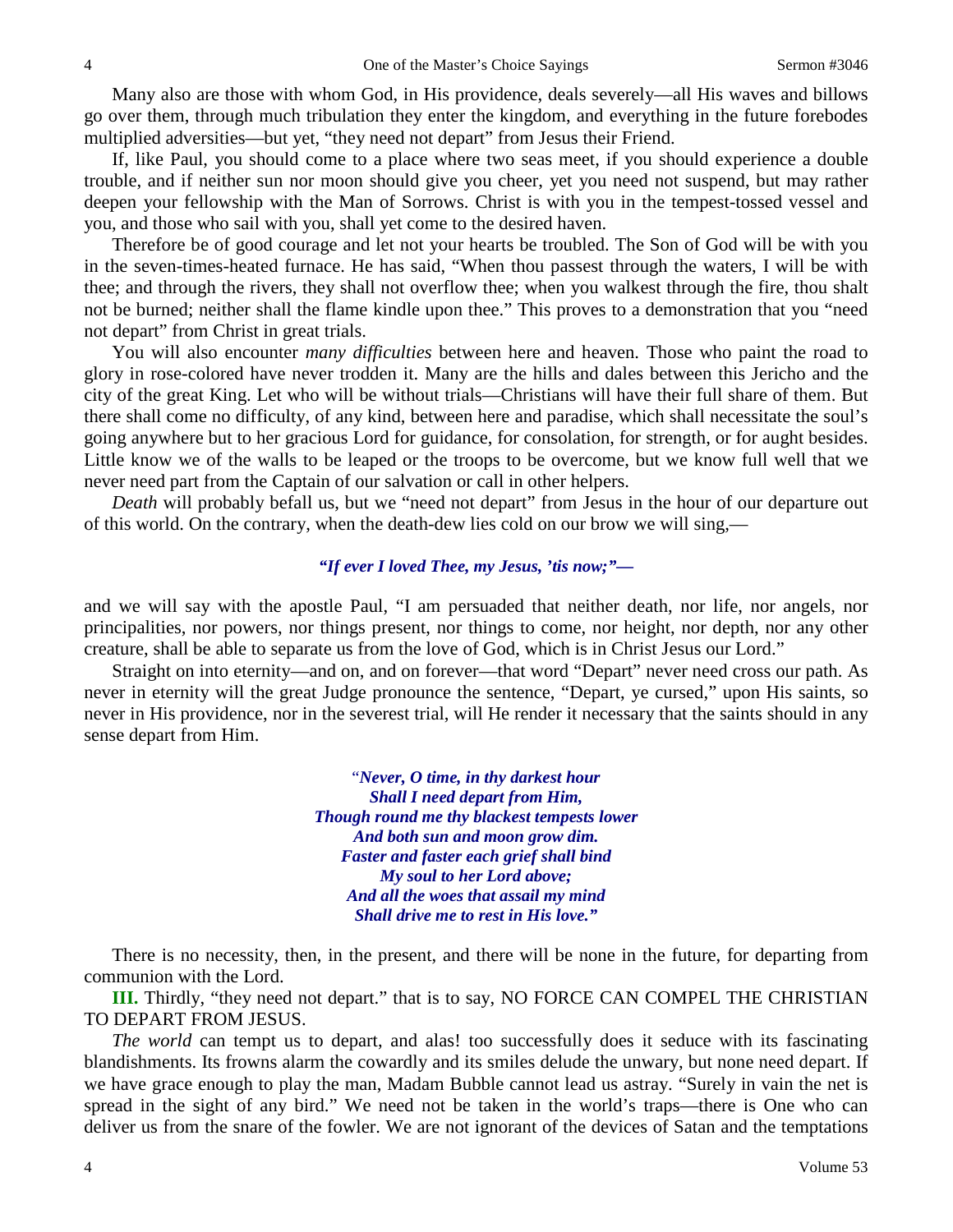of the world—we are not *compelled* to fall from our steadfastness—and if we do so, it is our willful fault. There is no necessity for it.

Many live above the world—many in as difficult circumstances as ours. There are those in heaven who have found as hard hand-to-hand fighting in the spiritual life as we do—yet they were not vanquished, nor need we be—for the same strength which was given to them is available for us also.

"But" says one, "you do not know where I live." Perhaps not. "You do not know what I have to endure," cries another. Most true, but I know where my Lord lived and I have read that He endured "such contradiction of sinners against himself" that Paul holds Him up as a pattern to all His people. Yet He did not depart from holiness, nor from love to you.

"Ye have not yet resisted unto blood, striving against sin." Perseverance to the end is possible to every believer—nay, it is promised to him and he may have it for the seeking. You need not depart from Christ, my young friend—the world cannot drag you from Jesus, though it may entice you. Yield not and you shall stand, for "there hath no temptation taken you but such as is common to man: but God is faithful, who will not suffer you to be tempted above that ye are able; but will with the temptation also make a way to escape, that ye may be able to bear it"

*Satan* is a very cunning tempter of the souls of men, but though he would fain constrain you to depart from your Lord, you need not do his bidding. Satan is strong, but Christ is stronger. His temptations are insinuating, but you are no longer in darkness that you should be deceived by him. You "need not depart."

Even though surprising temptation should assault you unawares, it ought not to find you sleeping. Has not Christ said, "What I say unto you, I say unto all, Watch"? You will not be surprised if holy anxiety stands sentinel to your soul. Prayer and watchfulness will warn you of the enemy's approach and therefore you need not be driven to forsake your Lord.

Ay, but it may be that in addition to the world and to Satan, you are very conscious of *the terrible depravity of your own heart.* And indeed, that is the chief ground of fear. The heart is deceitful, prone to wander, and ready enough to depart from the living God—but you "need not depart" from the Master because of that.

The newborn nature takes up arms against the body of sin and death, the Holy Spirit also dwells within to conquer indwelling sin. Shall not the life which is from above subdue the natural death? Shall not the Spirit of God purge out the old leaven? You "need not depart" from Jesus. It is true that you have a fiery temper, but it must not prevail—there is a cure for that plague.

Perhaps we are inclined to levity, but we need not let our frivolous nature reign—grace can overcome it and will. "Where sin abounded, grace did much more abound." There is no unconquerable sin. There is no Dagon that shall not be broken in the presence of the ark of God, there is no temple of the Philistines which shall not fall beneath the might of our greater Samson. We need not, as the result of temperament, or because of any sin that does so easily beset us, depart from Jesus, for grace is equal to all emergencies.

Do you call to mind that there may be another force employed beside that of the world, or of Satan, or the corruption within, namely, *the lamentable coldness of the Christian church?* Truly, it is to be feared that more have departed from close walking with Christ through the chilliness of inconsistent professors than from almost any other cause.

Newborn children of God too often feel the atmosphere of the church to be as freezing as that of an ice-well. Their holy warmth of zeal is frozen and their limbs are stiffened into a rigor of inactivity—so that it is a marvel that they do not die—and die they would were not the spiritual life immortal and eternal.

But brethren, even in the midst of the coldest church, we "need not depart" from a near and elevated fellowship with the Lord. The church of Rome is a church defiled with error and debased with superstition, but was there ever a nobler Christian woman in this world than Madame de la Mothe Guyon? She did not depart from Christ, though in the midst of a pestilent atmosphere.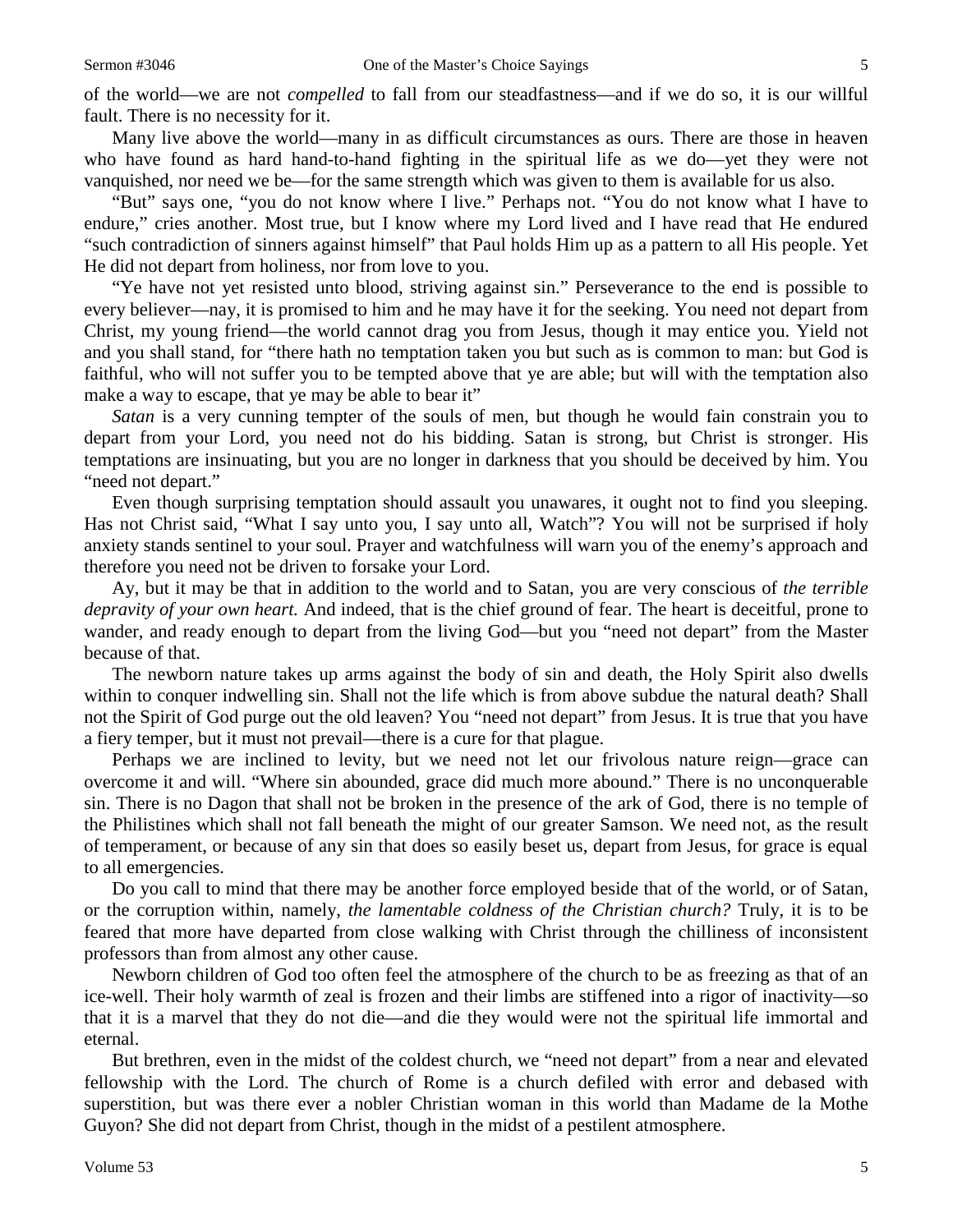Remember, too, the names of Jansenius, and Arnold, and Pascal, and Fenelon, which are an honor to the universal church of Christ—who ever walked in closer communion with Christ than those holy men did? In the midst of the darkest ages, there have shone forth the brightest stars. And John wrote, by Inspiration, "Thou hast a few names even in Sardis which have not defiled their garments."

Often am I told, by some brother in a country village, where the minister seems to have gone to sleep twenty years ago, and has never awakened since, that he finds it very hard to rejoice in the Lord, for his Sabbaths are a burden instead of a joy. My dear brother, you need all the more grace, if this is your case. You must have more vitality within if you see so much death without.

You "need not depart" from Christ—on the contrary, by becoming an example of living near to Christ yourself, you may be the means of quickening others, for, thank God, grace is contagious as well as sin. At any rate, it is certain that though many influences may seduce us, no force can compel us to depart from Jesus.

> "*No power in earth or hell Can force me to depart: Christ is my strength unconquerable, He fortifies my heart.*

*Fixed in His love I stand, And none shall drive me thence; Enclosed I am within the hand Of Love's omnipotence."*

**IV.** Regarded from another point, our text may teach us that THERE IS NO IMPOSSIBILITY IN KEEPING CLOSE TO THE BELOVED.

Many believers think that if they have fellowship every now and then with Jesus, with long intervals between, they are quite as much advanced as they need be, and have probably reached as far as human nature is ever likely to go. An affectation of superfine godliness is suspicious, but at the same time, a higher standard of religion than is commonly seen among professors, at this time, can be maintained*,*  and ought to be maintained.

We ought to attain to such a walk with God—to so calm and serene a frame—that the light which shines upon our pathway shall be constant and clear. "Enoch walked with God" for hundreds of years. So cannot a man, nowadays, walk with God for twenty years? Enoch lived in the dark age of the world, comparatively—so cannot we, who live under the Gospel dispensation, continuously walk with God?

Enoch begat sons and daughters, and so had all the cares of a household—yet he walked with God so cannot we, who have the like cares, yet still, by divine grace, be enabled to maintain unbroken communion with Christ?

I know the place is high where they stand who consciously abide in Christ, but will you not strive to climb there and bathe your foreheads in the everlasting sunlight of JEHOVAH's face? I know that it would require most jealous walking, but you serve a jealous God and He demands holy jealousy from you. Oh the joy of living in the embrace of Jesus and never departing from it! Oh the bliss of sitting always at His feet, abiding with the Bridegroom, and listening to His voice! Surely the gain is worth the exertion and the prize is worthy of the struggle.

Let us not, since the attainment is not impossible, murmur at the difficulty, but rather, in faith, let us ask that we may begin tonight to achieve the blessed result and continue to achieve it till we are privileged to see the face of Christ in heaven. Others have done so—why should not we?

Brethren, the way to maintain fellowship with Christ is very simple. If you desire to retain in your mouth all day the flavor of the "wines on the lees well refined," take care that you drink deeply of them by morning devotion. Do not waste those few minutes which you allot to morning prayer. Lay a text on your tongue, and like a wafer made with honey, it shall sweeten your soul till nightfall.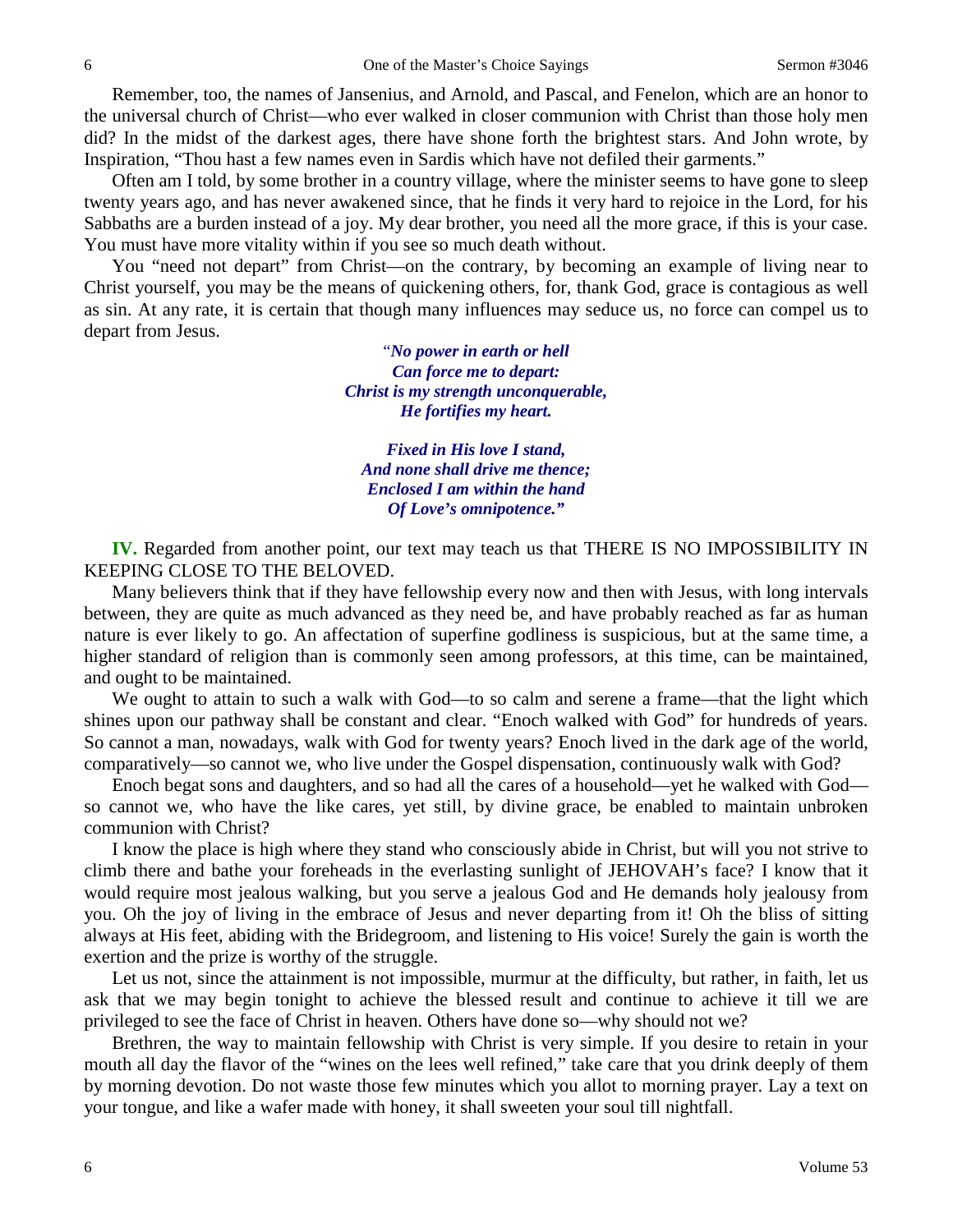During the day, when you can do so, think about your Redeemer—His person, His work. Pray to Him and ask Him to speak to you. All day long, lean on the Beloved. During the day, serve Him, and constantly say, "Lord, how can I best serve You in my calling?" Consecrate the kitchen, consecrate the market-room—make every place holy by glorifying the Lord there. Converse much with Him and it will not be impossible for you to abide in Him from the year's beginning to its close. You "need not depart." There is no mental or spiritual impossibility in the maintenance of unbroken communion with Christ, if the Holy Spirit be your Helper.

**V.** Once more, we "need not depart." That is to say, THERE IS NO REASON THAT CAN BE IMAGINED WHICH WOULD RENDER IT A WISE, AND PROPER, AND GOOD THING FOR A CHRISTIAN TO DEPART FROM CHRIST.

Suppose that *the search after happiness* is the great drift of our life, as the old philosophers assert then we "need not depart" from Jesus to win it, for He is heaven below. If you desire pleasure, forget not that the pleasures of God which are in Christ—His joy, the joy that fills His great heart—are more than enough to fill *your* heart.

I sometimes hear people say, as an excuse for professors going to doubtful places of amusement, "You know, they must have some recreation." Yes, I know, but the *re*-creation, which the Christian experienced when he was born again, has so completely made all things new to him, that the vile rubbish called recreation by the world is so vapid to him, that he might as well try to fill himself with fog as to satisfy his soul with such utter vanity. No, the Christian finds happiness in Christ Jesus—and when he wants pleasure, he does not depart from Jesus.

Perhaps it is said that *we require a little excitement now and then,* for excitement gives a little fillip to life and is as useful to it as stirring is to a fire. I know it, and I trust you may have excitement, for the medicinal power of a measure of exhilaration and excitement is great. But you "need not depart" from Christ to get it, for there is such a thing as the soul's dancing at the sound of His name, while all the sanctified passions are lifted up in the ways of the Lord.

Holy mirth will sometimes so bubble up and overflow in the soul, that the man will say with Paul, "Whether in the body, I cannot tell; or whether out of the body, I cannot tell; God knoweth." Joy in Christ can rise to ecstasy and soar aloft to bliss. If you desire to wear the highest crown of joy, you "need not depart" from Christ.

But it is said, "*We require food for our intellect.* A man needs to develop his intellectual faculties. He must needs learn that which will enlarge and expand his mind." Certainly, by all manner of means. But O beloved brother, you "need not depart" from Christ to get this, for the science of Christ crucified is the most excellent, comprehensive, and sublime of all the sciences! It is the only infallible science in the circle of knowledge.

Moreover, by all true science you will find Christ honored, and not dishonored. And your learning, if it be true learning, will not make you depart from Christ, but lead you to see more of His creating and ruling wisdom. The most profound astronomer admires the Sun of righteousness. The best-taught geologist has no quarrel with the Rock of Ages. The greatest adept in mathematics marvels at Him who is the sum total of the universe. He who knows the most of the physical, if he knows aright, loves the spiritual, and reverences God in Christ Jesus. To imagine that to be wise, one needs forsake the Incarnate Wisdom, is insanity. No, to reach the highest degree of attainment in true learning, there is no reason for departing from Christ.

"W*e must have friends and acquaintances*," one says. You "need not depart" front Christ to get them. We admit that a young woman does well to enter the marriage state—a young man is safer and better for having a wife—but my dear young friends, you need not break Christ's law, and depart from Him in order to find a good husband or a good wife.

His rule is that you should not be "unequally yoked together with unbelievers." It is a wise and kind rule, and is an assistance rather than a hindrance to a fit marriage. "But" says one, "I do not intend to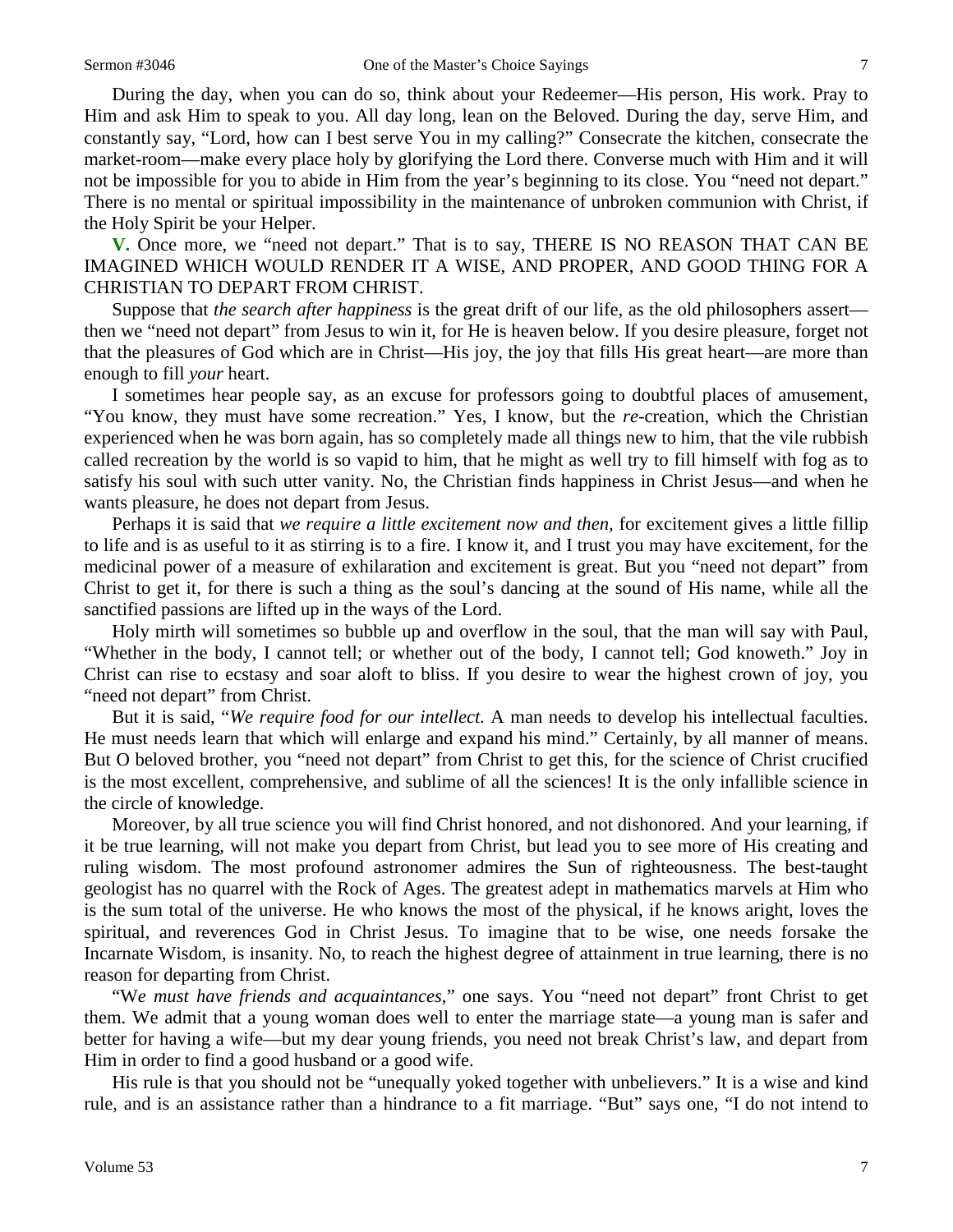depart from Christ, though I am about to marry an unconverted person." Rest assured that you are departing from Jesus by that act.

I have never yet met with a single case in which marriages of this kind have been blessed of God. I know that young women say, "Do not be too severe, sir, I shall bring him round." You will certainly fail. You are sinning in marrying under that idea. If you break Christ's law, you cannot expect Christ's blessing. To be happy in future life with a suitable partner, you "need not depart" from Jesus. There is nothing in life you can need that is truly desirable, nothing that can promote your welfare, nothing that is really good for you, that can ever make it necessary for you to depart from the Lord Jesus Christ.

Now, if this be true, do not some of us feel very guilty? I could weep to think that I have so often departed from close fellowship with my Lord and Master, when I need not have done it. I am cast down and weary, and cumbered with much serving, occasionally. I know my faith is in Christ, but I have not the calm, unstaggering faith I desire to have. But I know that with a thousand cares (and I have ten thousand), I need not for a moment lose serenity and peace of mind, if I can reach the place which, by God's grace, I will yet reach.

Do you not feel ashamed that your family troubles, and perhaps your family joys, have taken you off from your Savior? Some of you have a great deal of leisure and yet you slide away from Christ. Let us be ashamed together, but let us remember that while this verse stands true—if we have departed from Christ and the enjoyment of His fellowship—we can offer no excuse by saying that we could not help it. We do it willfully, we do it sinfully.

It is not to be thrust on the back of circumstances. It cannot be laid on the devil, nor blamed to this, nor blamed to that—it is our own fault. We "need not depart." There never was any need for it and there never will be. May God's grace descend mightily upon us, so that we may henceforth abide in our Lord! May those who know Him not be led to seek Him by faith even now, and find Him, and then even they shall not need to depart from Him at the last.

### **EXPOSITION BY C. H. SPURGEON**

# *MATTHEW 14:13-36*

**Verse 13.** *When Jesus heard of it, he departed thence by ship into a desert place apart:*

It is well for us to get alone with God when He takes home the best and most faithful of His servants. Neither the church nor the world could afford to lose such a man as John the Baptist—so it was well for Christ's disciples to retire with Him to a desert place that He might teach them the lesson of that protomartyr's death.

**13-14.** *And when the people had heard thereof, they followed him on foot out of the cities. And Jesus went forth, and saw a great multitude, and was moved with compassion toward them, and he healed their sick.*

He needed quiet, but He could not get it. Yet He was not "moved" with indignation against the crowd that had sought Him out, but He "was moved with compassion toward them, and he healed their sick." Out of the fullness of His heart of love, He condescended to do for the people what they most needed.

**15.** *And when it was evening, his disciples came to him, saying, This is a desert place, and the time is now past; send the multitude away, that they may go into the villages, and buy themselves victuals.*

Human compassion might have moved the disciples to say something more kind than that heartless request, "Send the multitude away." Perhaps they wished to spare themselves the sight of so much distress, but they evidently did not expect the answer that Christ gave them.

**16.** *But Jesus said unto them, They need not depart; give ye them to eat.*

Christ seemed to say to His disciples, "If you only exercise the power that is within your reach, *with Me in your midst,* you are equal to this emergency—'Give ye them to eat.'"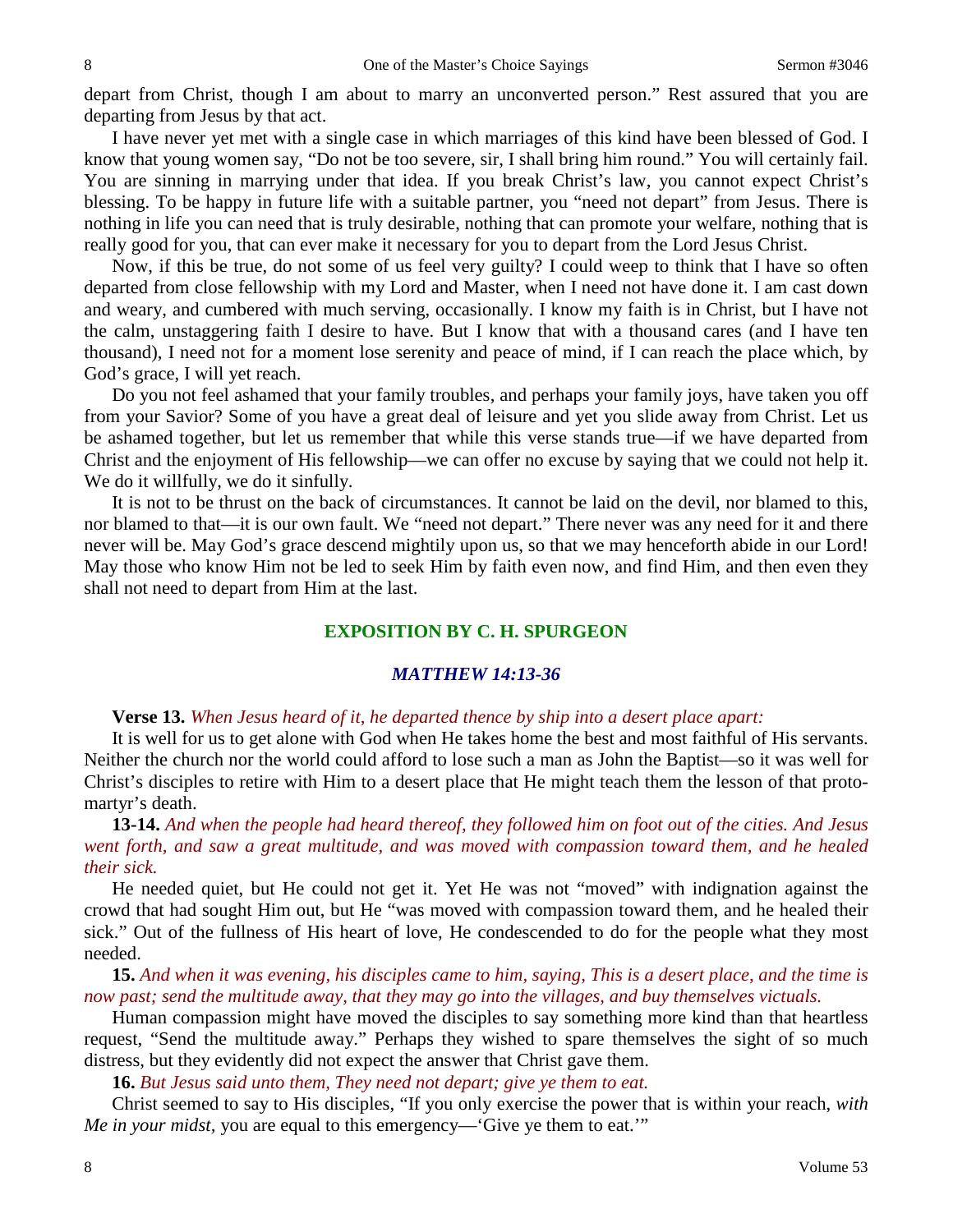**17-18.** *And they said unto him, We have here but five loaves, and two fishes. He said, Bring them hither to me.*

"They are little enough in your hands, but they will be ample when they get into Mine." When everything that we have is in the hands of Christ, it is wonderful how much He can make of it. Bring your talent to the Lord Jesus, be it never so little—sanctify to Him every possibility that lies within your reach—you cannot tell how much He can and will do with it.

**19.** *And he commanded the multitude to sit down on the grass,—*

It must have been a beautiful sight to see those thousands of men, women, and children at once obeying His command. There were five loaves and two fishes—probably five small barley cakes and a couple of sardines—so the people might have said, "What is the use of such a multitude sitting down on the grass to partake of such scanty fare as that?" But they did not say so—there was a divine power about the very simplest command of Christ which compelled instant obedience. "He commanded the multitude to sit down on the grass,"—

**19.** *And he took the five loaves, and the two fishes, and looking up to heaven, he blessed,—*

This was that "blessing of the Lord" of which Solomon says that "it maketh rich, and he addeth no sorrow with it." If you get this blessing on your five loaves and two fishes, you may feed five thousand men with them—besides the women and the children.

**19-20.** *And brake, and gave the loaves to his disciples, and the disciples to the multitude. And they did all eat, and were filled: and they took up of the fragments that remained twelve baskets full.*

Much more than they began with, for it is a law of the heavenly kingdom that he who gives to God shall be no loser—his five loaves and two fishes shall turn to twelve baskets full after thousands have eaten and been satisfied. The more there is of complete consecration to Christ and His blessed service, the more reward will there be in the world to come and possibly, even here.

**21-22.** *And they that had eaten were about five thousand men, beside women and children. And straightway Jesus constrained his disciples to get into a ship, and to go before him unto the other side, while he sent the multitudes away.*

He always takes the heavier task upon Himself. They may go off by themselves, but He will remain to send the multitudes away. Besides, no one but Christ could have done it—only He who had made them sit down to the feast could make them go to their homes.

**23.** *And when he had sent the multitudes away, he went up into a mountain apart to pray:*

He had had a long day of preaching, and healing, and distributing the bread and fish, and now He closed the day with prayer to His Father.

**23.** *And when the evening was come, he was there alone.*

Dr. Watts was right in saying to His Lord,—

#### *"Cold mountains, and the midnight air Witnessed the fervour of Thy prayer."*

He is not now on the bare mountainside, but He is engaged in the same holy exercise up yonder before His Father's throne.

**24.** *But the ship was now in the midst of the sea, tossed with waves: for the wind was contrary.*

This is the case with the good ship of the church of Christ today—it is "tossed with waves" and "the wind" is "contrary." It is very contrary just now, but then, Christ is still pleading for the ship and all on board. And while He pleads, it can never sink.

**25-29.** *And in the fourth watch of the night Jesus went unto them, walking on the sea. And when the disciples saw him walking on the sea, they were troubled, saying, It is a spirit; and they cried out for fear. But straightway Jesus spake unto them, saying, Be of good cheer; it is I; be not afraid. And Peter answered him and said, Lord, if it be thou, bid me come unto thee on the water. And he said, Come. And when Peter was come down out of the ship, he walked on the water, to go to Jesus.*